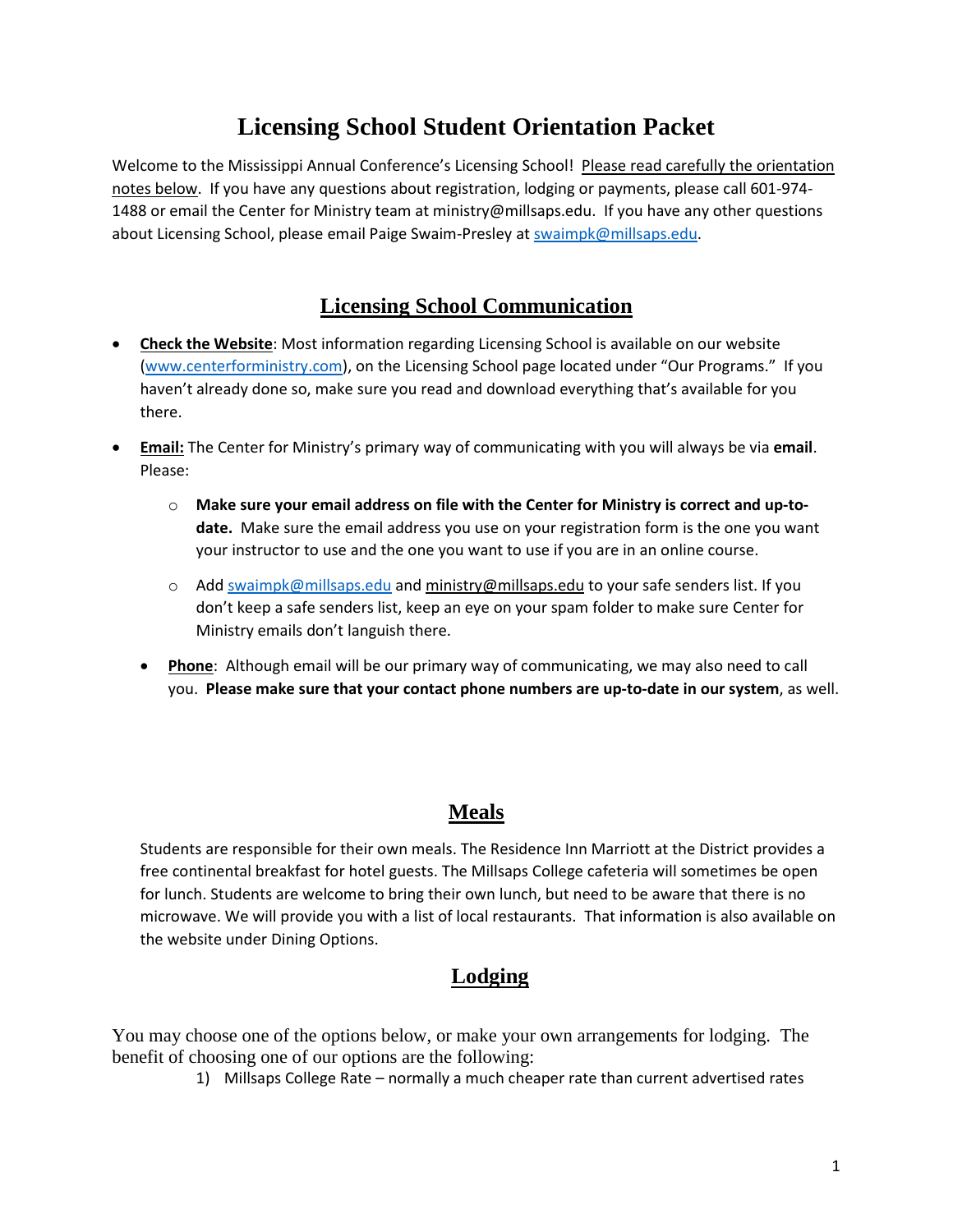2) Pay the Center for Ministry directly, so you have no taxes added to the cost of your room. (10% savings on room cost)

# The [Residence](https://www.marriott.com/hotels/fact-sheet/travel/janmd-residence-inn-jackson-the-district-at-eastover/) Inn at the District

This is a newer hotel located just off I-55 in an area called the District. This Marriott Hotel offers free high speed internet, fitness center, pool, free breakfast and free parking. Parking is available in a traditional lot or parking garage. This hotel is 3.8 miles from Millsaps or an 8 minute drive. Current rates for this hotel are \$109.00 per night. Click the link for more information on this hotel.

If you choose our option, you will be responsible for booking your own room through a link on your registration form. You will be ask for credit card information to secure the reservation, but you will not be charged. Make sure you choose the correct date for your class. If you desire to room with a friend or guest to share cost, you must arrange that on your own. You are always free to select another hotel and make other arrangements.

**If you do not use the link on the registration form to book your room, you may not receive any special pricing and your card will be charged. We are not responsible for any bookings made outside of the link we provide. Cancellations must be made with 48 hours of your stay, or you will be responsible for the cost of the room. If you cancel your reservation and have already submitted payment, you must request a refund via email within 30 days.**

# **Academic Expectations**

- You will find an up-to-date list of required and recommended textbooks with links to purchase on the Center for Ministry website. **All required textbooks** *must be read in full* **prior to the beginning of their corresponding class** unless specifically noted otherwise. The list below is provided for your convenience, but students should always consult the textbook and assignment list on the website and their most recent emails from the Center for Ministry for the most up-to-date requirements.
- All required textbooks can be purchased through Cokesbury online. Some textbooks may also be found through other online booksellers.
- Your instructors may assign additional readings and written work to be completed before, during, and/or after their class meets. You will receive notification of these assignments via email.
- Students are expected to abide by the Mississippi Annual Conference Honor Code (found in the Policies and Registration Brochure) and attendance policy in order to receive course credit.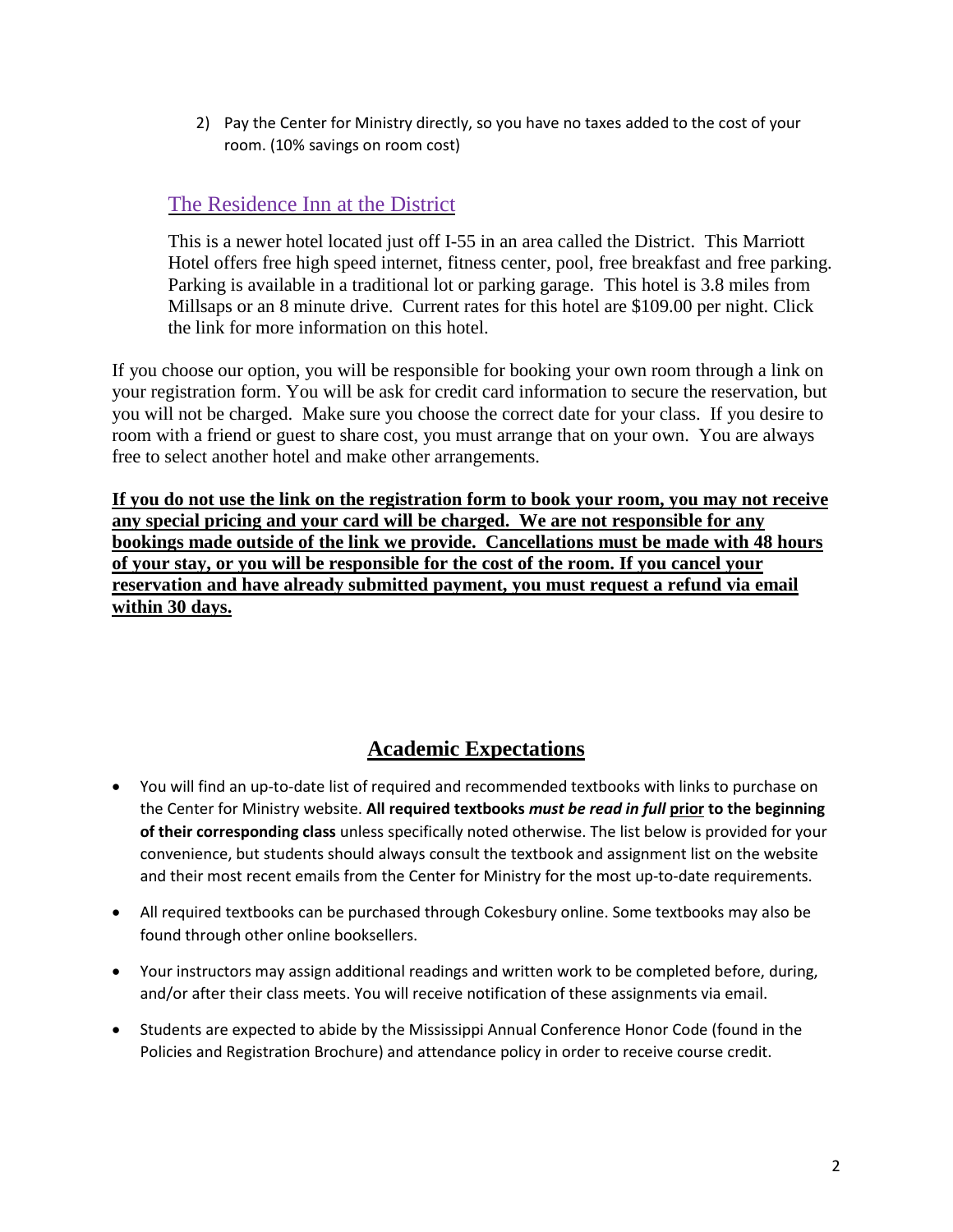# **Required Textbooks and Assignments**

| <b>All Classes</b>                           | The Harper Collins Study Bible, New Revised Standard Version (Including<br>Apocryphal Deuterocanonical Books) (Publication Date: 08/2006)                                                                                                                                                                                                                                                                                                                                                                                                                                                                                                                                                                                                                   |
|----------------------------------------------|-------------------------------------------------------------------------------------------------------------------------------------------------------------------------------------------------------------------------------------------------------------------------------------------------------------------------------------------------------------------------------------------------------------------------------------------------------------------------------------------------------------------------------------------------------------------------------------------------------------------------------------------------------------------------------------------------------------------------------------------------------------|
| Spiritual<br>Formation                       | Three Simple Rules, Bishop Ruben Job<br>A Spirituality of Living, Henri Nouwen Spirituality Series (published by Upper Room<br>Ministries)<br>From Invitation to a Journey: A Roadmap for Spiritual Formation by M. Robert<br>Mulholland, Jr.: Chapters 1-4 and 8-11.                                                                                                                                                                                                                                                                                                                                                                                                                                                                                       |
|                                              | Due at the beginning of class:<br>Please prepare a two page, typed, doubled-spaced paper engaging the following<br>statement from Henri J.M. Nouwen's book A Spirituality of Living: "In solitude we<br>not only encounter God but also our true self." What does this statement mean to<br>you? How has reading this particular book caused you to consider or re-consider<br>your own solitude with God?                                                                                                                                                                                                                                                                                                                                                  |
| <b>United Methodist</b><br><b>Traditions</b> | The Book of Discipline of the United Methodist Church, 2016 (The BOD 2016 can<br>be found for FREE online at<br>https://www.cokesbury.com/forms/DynamicContent.aspx?id=87&pageid=920.<br>You will still need a copy of it that you can easily access for class, so purchasing a<br>downloadable e-book or a hard copy is still strongly suggested.)<br>From The Book of Discipline:<br>Discipline   104. Section 4-Our Theological Task<br>Discipline   102. Section 1- Our Doctrinal Heritage<br>Discipline   103. Section 3-Our Doctrinal History<br>Belief Matters: United Methodism's Doctrinal Standards, Charles Yrigoyen<br>John Wesley, Holiness of Heart and Life, Charles Yrigoyen<br>Introduction to Theology for Ministry by Elaine A. Robinson |
| Worship and<br>Sacraments                    | United Methodist Book of Worship<br><b>United Methodist Hymnal</b><br>Worshipping with United Methodists by Hoyt Hickman<br>This Holy Mystery and By Water and the Spirit by Gayle Felton                                                                                                                                                                                                                                                                                                                                                                                                                                                                                                                                                                   |
| Leadership and<br>Administration             | Administration in the Small Membership Church by John Tyson<br>The Book of Discipline of the United Methodist Church, 2016<br>Complete this online spiritual gifts assessment and bring your results to class:<br>http://www.umc.org/what-we-believe/spiritual-gifts-online-assessment.<br>Sign up for the online conference newsletter, The Circuit Rider.<br>Obtain a copy of your local church budget and bring it with you to class.                                                                                                                                                                                                                                                                                                                    |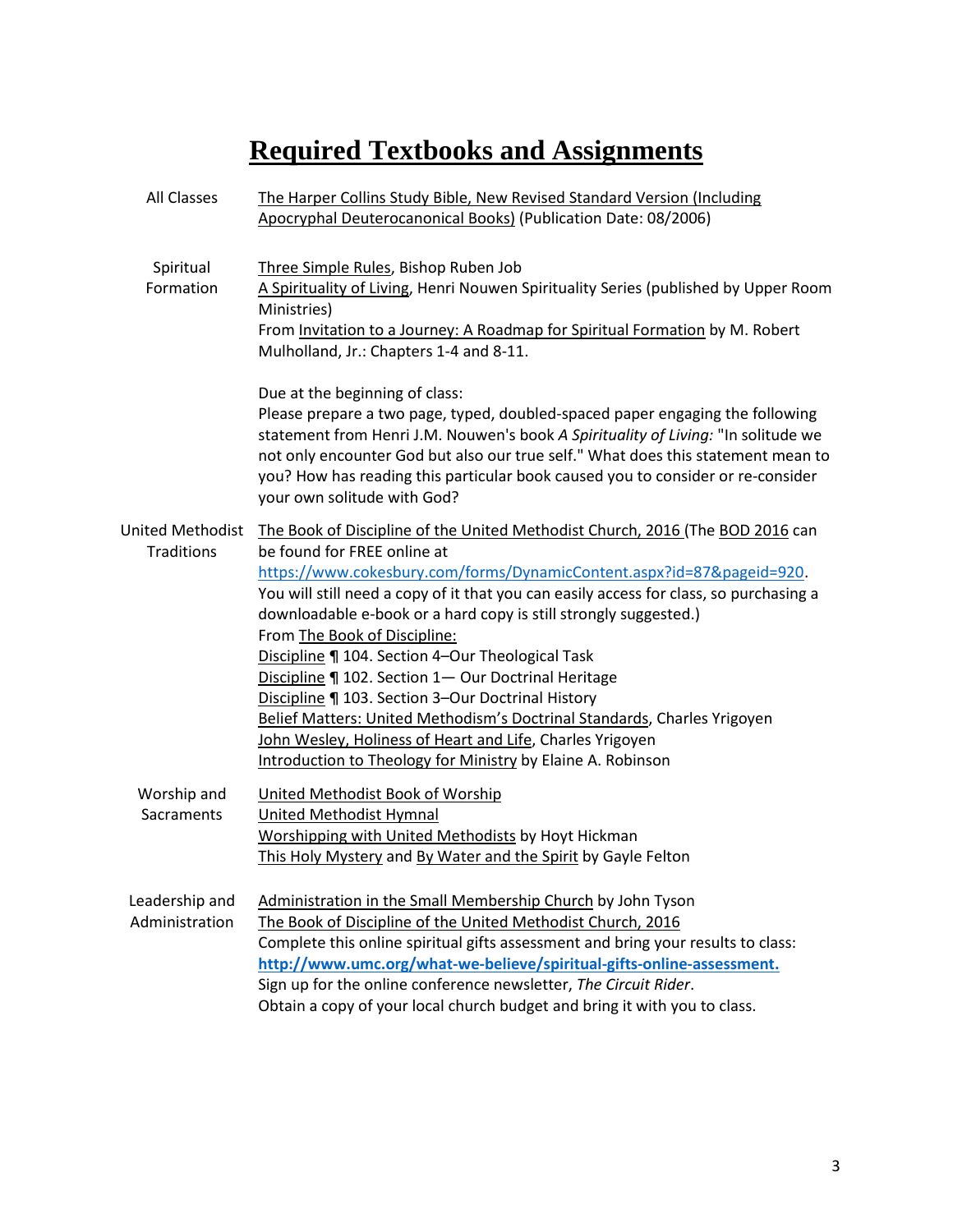| Preaching                 | From Pew to Pulpit: A Beginners Guide to Preaching by Clifton F. Guthrie<br>The Witness of Preaching, Third Edition by Thomas G. Long<br>Readings from The Harper Collins Study Bible NRSV as assigned                                                                                                                                                                                                                                   |
|---------------------------|------------------------------------------------------------------------------------------------------------------------------------------------------------------------------------------------------------------------------------------------------------------------------------------------------------------------------------------------------------------------------------------------------------------------------------------|
|                           | For the second weekend of your preaching class, please prepare a sermon based<br>on the texts assigned. You will have 10 minutes in class to deliver your sermon.<br>Please turn in a typed, double space manuscript with a well-defined main idea<br>(focus) and purpose statement (function). You may use an outline or a manuscript<br>to preach. If you use your manuscript, make sure you have 2 copies, one for the<br>instructor! |
| Mission and<br>Evangelism | Go! How to Become a Great Commission Church by Mark R. Teasdale<br>Transforming Evangelism: The Wesleyan Way of Sharing Faith by Henry H. Knight<br>III and F Douglas Powe, Jr.                                                                                                                                                                                                                                                          |
|                           | Complete all readings before the beginning of class. Classroom participation and<br>evidence of pre-class preparation will be worth 25% of your grade.                                                                                                                                                                                                                                                                                   |
|                           | Due at the beginning of class: A one-to-two-page paper (double-spaced)<br>describing how you interpret and live out evangelism in your daily lives. You will<br>be asked to present this paper in class (with a five-minute time limit). This is worth<br>25% of your grade.                                                                                                                                                             |
|                           | Due by the end of class a completed project in mission or evangelism. This must<br>include a brief outline of what you will do and then a reflection paper on the<br>implementation of the project. The project may NOT be something already on-<br>going. It should be informed by your reading and class discussion. This is worth<br>50% of your grade.                                                                               |
|                           |                                                                                                                                                                                                                                                                                                                                                                                                                                          |

Pastoral Care Pastoral Care in the Small Membership Church, James Killen, Jr.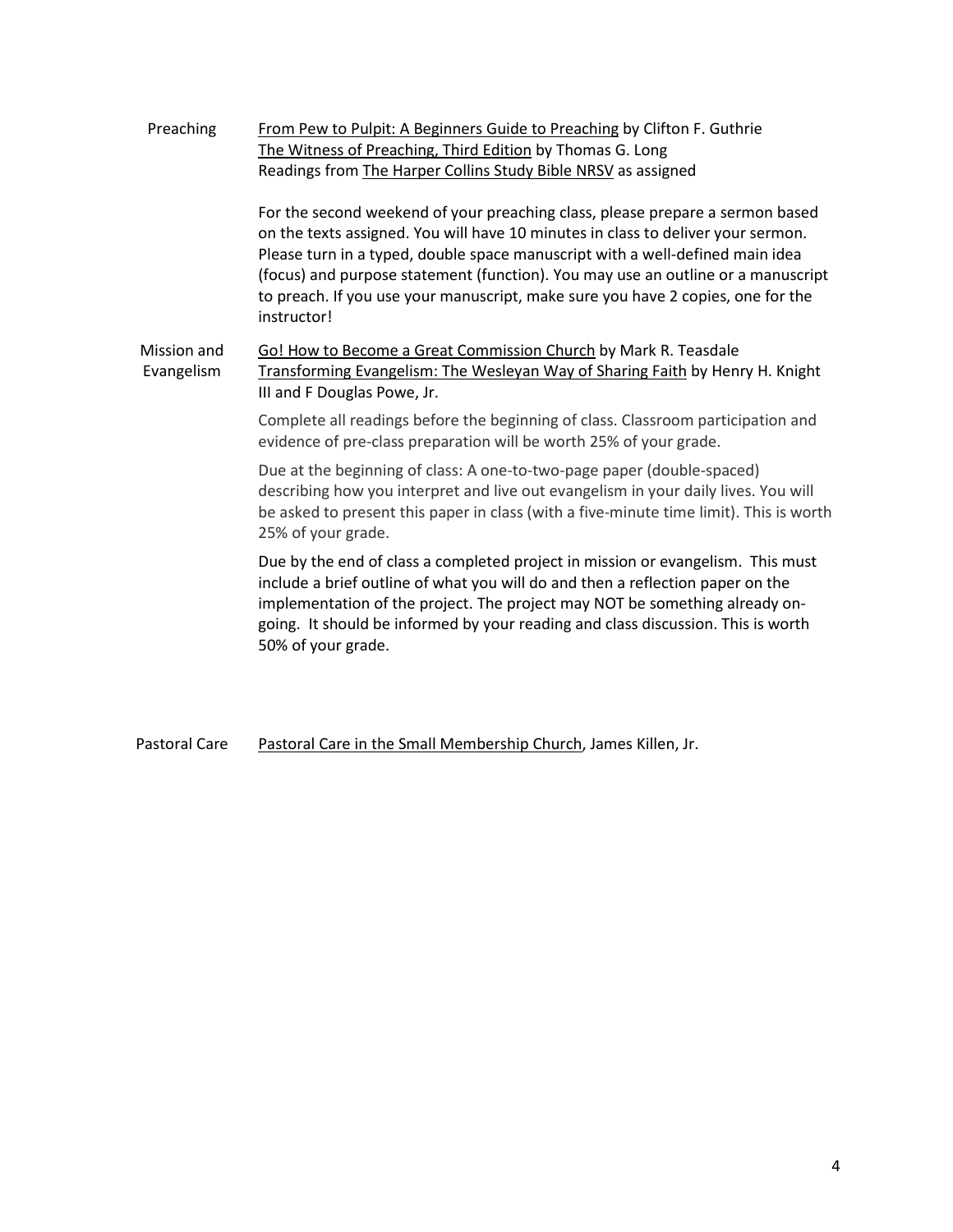#### **Educational Ministries** Christian Education in the Small Membership Church by Karen B. Tye Guidelines for Christian Education 2017-2020

### Friday

Bring the answers to the following questions to class Friday evening: \* Explain the aspects of Christian education – instruction, socialization, attention to development and transformation in Chapter 1 of Christian Education in the Small Membership Church.

\* Explain the five vital qualities basic to doing Christian education that are explained in Chapter 4 of Christian Education in the Small Membership Church.

### **Saturday**

\* Students will work in groups to create a Flow and Measures Grid based on the grid on page 23 of the Guidelines and the explanation on pages 22, 24 and 25.

\* The desired outcome is to produce disciples who engage others about joining the body of Christ, connect with others in the body of Christ, seek to be equipped to answer God's call, and are sent into the world to be the hands and feet of Christ.

\* The terms to be defined and used to create the grid are: engage, connect, equip and send.

\* The grid should incorporate primary and secondary ministry partners listed on pages 11-13. Additionally, drawing from Chapter 3 in Christian Education in the Small Membership Church, incorporate worship service and two other events into the grid. The grid should demonstrate a plan to call, equip, and support leaders for teaching ministries.

## **Attendance**

In order to complete Licensing School, you must complete all 80 hours of instruction. In special situations, with permission from both the Licensing School director and the class instructor, students may make up to one hour and forty minutes or less of missed class time per subject area.

# **Important Registration Requirements**

Licensing School is for persons who have completed the Candidacy process, received the recommendation of their local church Pastor-Parish Relations Committee & Charge Conference, and been approved by their District Committee on Ordained Ministry. Rare exceptions may be made at the request of DS's. **Registrations must be signed and approved by the candidate's District Superintendent**, **DCOM chair, and mentor**.